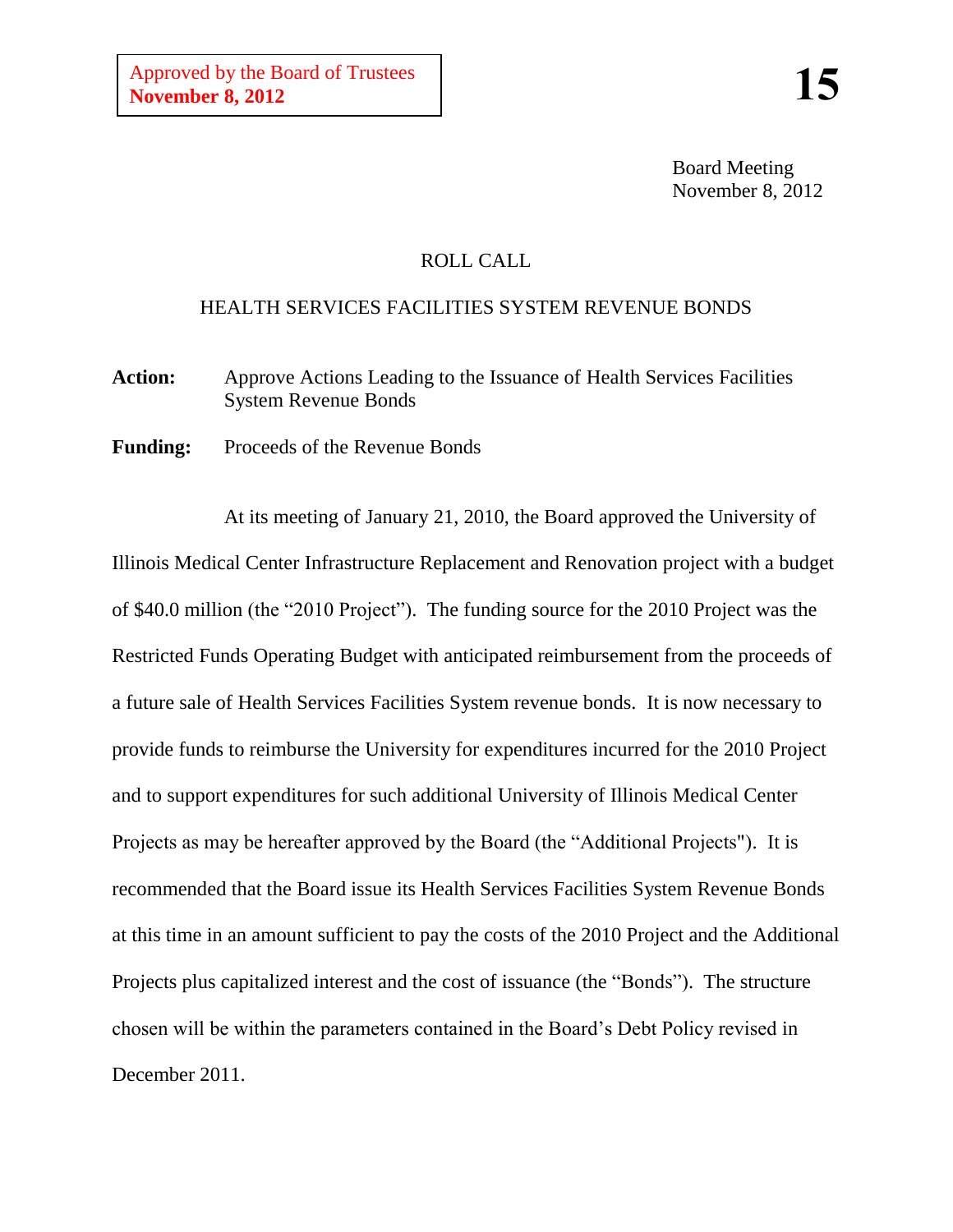Accordingly, in order to proceed with the preparation of documents and to take other actions needed prior to the issuance of the Bonds, the Vice President/Chief Financial Officer and Comptroller and the University Counsel recommend that the Board take the following actions:

- 1. Retain BMO Capital Markets GKST Inc., to serve as managing underwriter and/or placement agent and/or initial remarketing agent, as required. M. R. Beal & Company will serve as co-managing underwriter.
- 2. Retain Public Financial Management Inc., to serve as financial advisor to the University.
- 3. Retain Chapman and Cutler LLP to serve as bond counsel.
- 4. Retain Freeborn & Peters LLP to serve as special issuer's counsel to the University.
- 5. Appoint The Bank of New York Mellon Trust Company, N.A. as Bond Registrar and Trustee.
- 6. Prepare the Preliminary Official Statement and/or the Official Statement.
- 7. Negotiate for credit enhancement and/or liquidity support, as needed and deemed economically beneficial following consultation with the managing underwriter and the financial advisor.
- 8. Analyze the economic benefit of the purchase of bond insurance in consultation with the financial advisor and managing underwriter.
- 9. Take actions to pursue and obtain a credit rating or ratings on the Bonds.
- 10. Prepare the Bond Purchase Agreement.
- 11. Prepare additional documents including the Supplemental Bond Resolution, the Continuing Disclosure Agreement, the credit enhancement and/or liquidity facility, the Remarketing Agreement, each to the extent required, and any related documents.